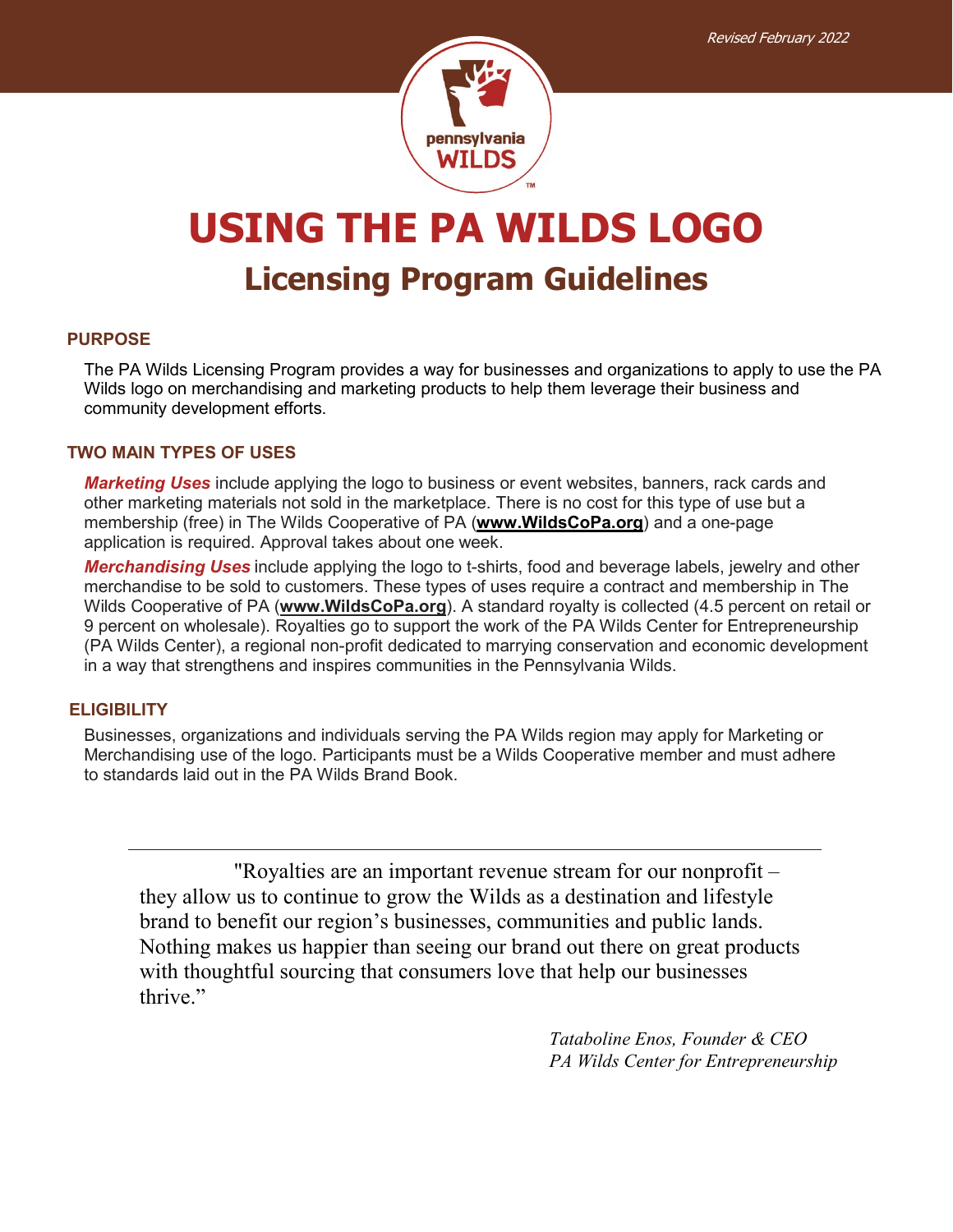#### **HOW TO APPLY**

Applications for merchandising and marketing logo uses can be found at **[www.pawildscenter.org](http://www.pawildscenter.org/)**[.](http://www.pawildscenter.org/) Click on "Programs and Services" and select "Use the PA Wilds Brand."

The PA Wilds Center welcomes the opportunity to meet with companies exploring saleable uses of the PA Wilds logo. Contact us today to learn more about the logo property, to discuss ideas or talk about next steps. Contact: Hannah Brock, Brand and Licensing Partnership Manager, at licensing@pawildscenter.org or 800-895-1376 x404.

### **WHAT TYPES OF PRODUCTS ARE ELIGIBLE**

All ideas are welcome. Some of the things we look at when reviewing merchandising concepts is if the product fits and helps grow the Pennsylvania Wilds brand; if similar PA Wilds-branded products already exist in the marketplace; sellability; economic impact; sourcing; and customer service.

## **PROCESS FOR APPLYING**

#### *Marketing Uses*

Applicants seeking to use the logo on non-saleable items such as a business website, event banner or rack card should fill out a "Licensee Application – Marketing Uses," which can be found at **[www.pawildscenter.org](http://www.pawildscenter.org/)**[. T](http://www.pawildscenter.org/)here is no royalty associated with marketing uses. Typically, these requests can be processed within a week. Once approved, the Brand and Licensing Partnership Manager will send applicants an email containing our Brand Book document and digital images of the logo. Licensees will be required to submit a sample of the design that includes the logo for approval before the logo can be used.

#### *Merchandising Uses*

Applicants seeking to use the logo on saleable products must fill out a "Licensee Application – Merchandising Uses," which can be found at **[www.pawildscenter.org](http://www.pawildscenter.org/)**[. T](http://www.pawildscenter.org/)here is a royalty associated with saleable uses of the logo (4.5 percent on retail or 9 percent on wholesale), and licensees must be a member of The Wilds Cooperative of PA (**[www.WildsCoPA.org\)](http://www.wildscopa.org/)**. Applicants will be contacted within two weeks of submitting an application but should allow 30-90 days for application review and contracting.

The PA Wilds Center for Entrepreneurship welcomes the opportunity to meet with companies interested in licensing the PA Wilds logo for use on saleable products. Serious candidates are encouraged to contact us to discuss the PA Wilds logo property and the steps involved in participating in this program. To schedule a meeting, Hannah Brock, Brand and Licensing Partnership Manager, at [licensing@pawildscenter.org.](mailto:licensing@pawildscenter.org)

#### **HOW ROYALTIES ARE APPLIED**

Royalties collected through this program go to support the work of the PA Wilds Center, a regional nonprofit, whose mission is to integrate conservation and economic development in a way that strengthens and inspires communities in the Pennsylvania Wilds.

The PA Wilds Center does not require participants in this program to pay an advance or minimum royalty, or to make additional royalty payments toward a marketing fund. Sublicensing is prohibited.

Royalties under this program are applied to net sales. "Net Sales" for this program are defined as:

*Licensee's gross sales (the gross invoice billed customers) of Licensed Products, less taxes, shipping charges, quantity trade discounts actually shown on the invoice and, further, less any bona fide returns (net of all returns actually made or allowed as supported by credit memoranda actually issued to the customers.). In no event may the total credit taken by Licensee for all discounts and returns taken during any Royalty Period exceed 10 percent of the gross sales of Licensed Products for such Royalty Period. No credit will be permitted for cash or early payment discounts or allowances. No other costs incurred in the manufacturing, selling, advertising and distribution of the Licensed Products shall be deducted nor shall any deduction be allowed for any uncollectible accounts or allowances.*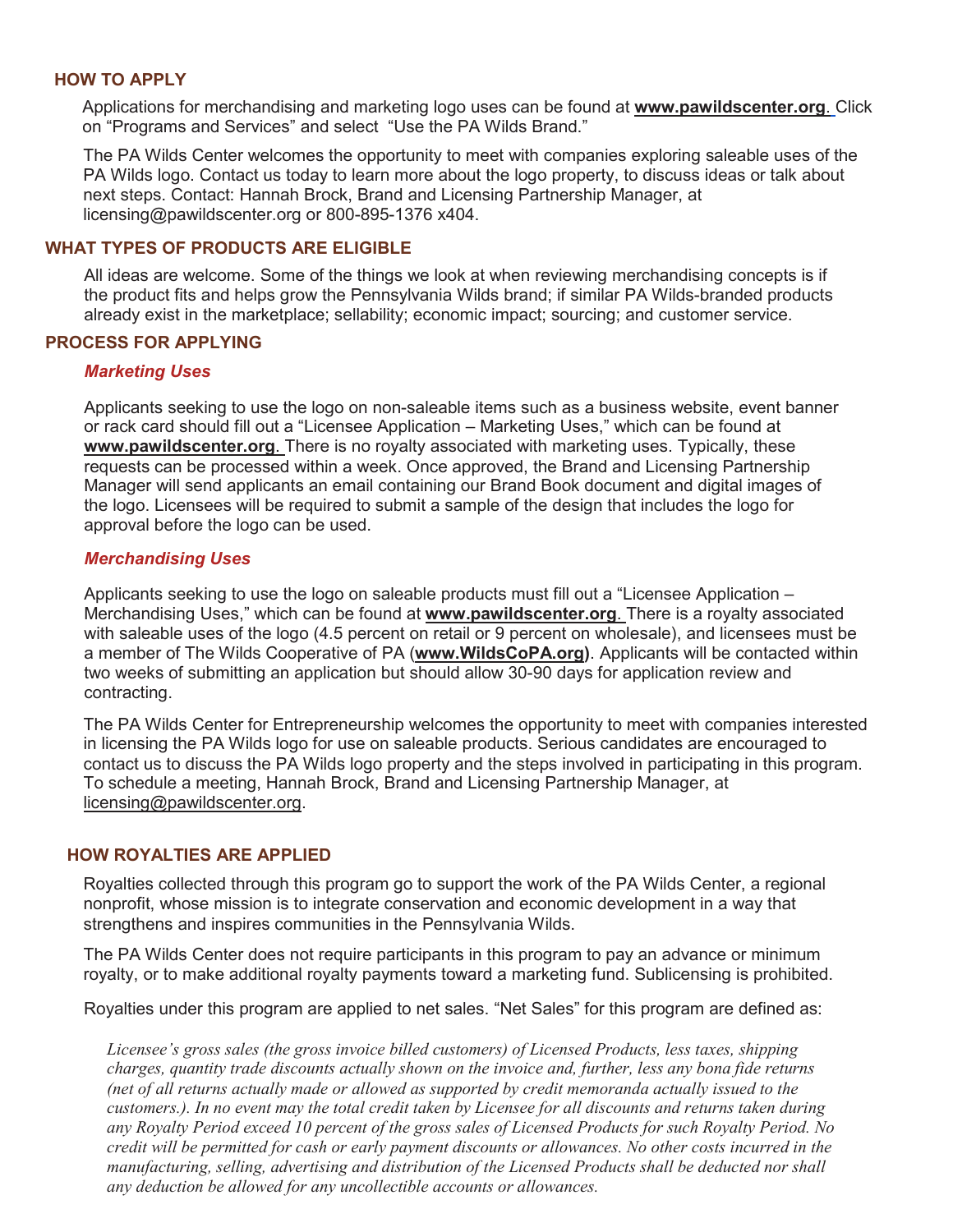Royalty rates are provided for the different ways products are sold in the marketplace. Rates are 9 percent on wholesale pricing (Domestic) or 4.5 percent on retail pricing (Direct to Consumer) categories. A brief explanation of these and other categories are described below. If you need help identifying where your product fits, please contact us for assistance.

**Domestic**: Most traditional wholesalers fall into this category. These are products sold on a domestic basis through conventional channels of distribution, typically domestic warehouses to a distributor or directly to a retailer.

*Example: A t-shirt printing company obtains a License Agreement to produce PA Wilds-branded t-shirts. The shirts are sold wholesale to retailers in the region. If shirts are sold for \$8 each wholesale, the royalty per shirt*  is:  $88x.09 = 0.72$ . PA Wilds Center invoices the t-shirt *printing company quarterly and they pay the royalty based on units sold. If no units have been sold, no royalty is due.*

Most Licensees Adjust Their Selling Price to Absorb the Royalty Cost

**Direct to Consumer (Direct):** Some licensees sell their licensed products directly to consumers through their own mail order catalogs, stores or websites. Since the retail selling price is typically higher than the wholesale price, the royalty rate is adjusted.

*Example*: *A winery makes a special PA-Wilds branded wine, using the PA Wilds logo front and center on the wine label. The wine is sold directly to customers at their winery location at a retail price of \$12 per bottle. \$12 x .045 = \$0.54 royalty per bottle. PA Wilds Center invoices the winery quarterly and they pay the royalty based on units sold. If no units have been sold, no royalty is due.*

 **Split**: For cases where the PA Wilds logo is a secondary element on a saleable product.

*Example***:** *An outfitter makes a scenic calendar with their logo on the front of the calendar. The Pennsylvania Wilds logo is used as a secondary element on the cover, a quarter of the size of the main graphic element. They sell the calendar for \$4.95 wholesale and \$9.95 retail and. The split royalty can be applied to the wholesale \$4.95 x \$.04 or retail \$9.95 x \$.02 price of the calendar. PA Wilds Center invoices the Outfitter quarterly and they pay the royalty based on units sold. If no units have been sold, no royalty is due.*

#### **CURRENT ROYALTY RATES:**

Domestic (wholesale): 9% Direct (retail): 4.5% Split: 4% wholesale, 2% retail

#### **HOW ROYALTIES ARE PAID**

Royalties will be collected quarterly per the License Agreement. PA Wilds Center will provide Licensees with a specific royalty reporting format. If Licensees have high volume sales and an approved reporting system, they are not required to use the supplied format. Royalty reports that are submitted must provide the PA Wilds Center the information necessary to understand the scope of sales and the earned royalty obligation. Royalties are due net 30 after PA Wilds Center invoices for them. Checks and credit cards are accepted.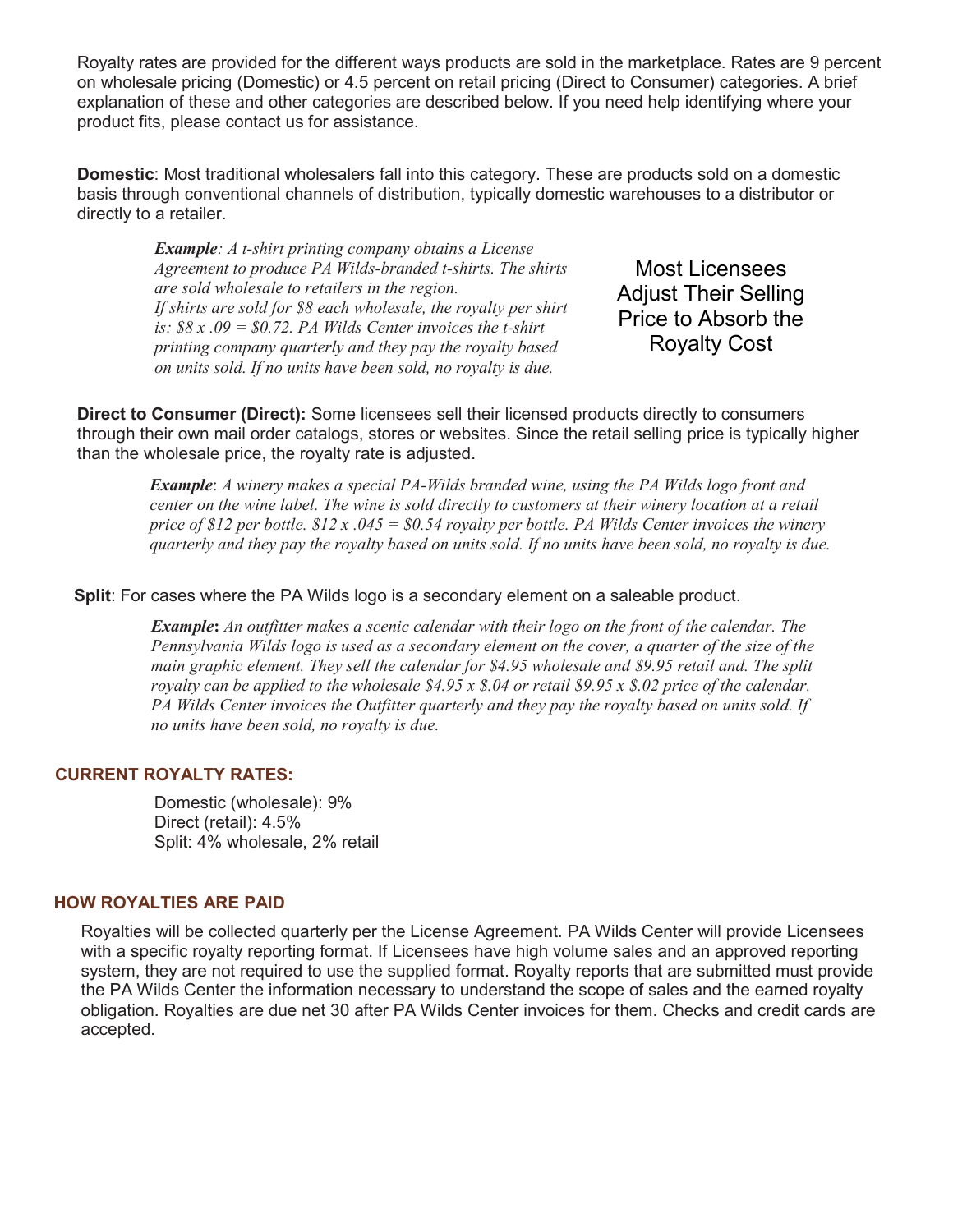## **SOURCING CONSIDERATIONS**

The Pennsylvania Wilds is a premier outdoor recreation destination. It is also a grassroots movement – an effort by dozens of people and organizations to grow the region's nature and heritage industry as a way to create jobs, diversify local economies, inspire stewardship and improve quality of life.

The sourcing of products is an important component of our brand. Where possible, products should be sourced in whole or in part in Pennsylvania or in the U.S.A. Products should be sourced sustainably and responsibly. Products should be eco-friendly and produced in a humane way.

### **CREATIVE CONSIDERATIONS**

Licensees will be required to submit product designs to the PA Wilds Center for approval prior to starting production. All designs must adhere to the standards defined in the PA Wilds Brand Book. The document can be found at **[www.pawildscenter.org](http://www.pawildscenter.org/)**[.](http://www.pawildscenter.org/)

Licensees are prohibited from modifying the PA Wilds logo from its form as laid out in the Brand Book.

Licensees who are Professional Level Juried Artisan or a Creative Industries Partner with the Wilds Cooperative of PA, are permitted to do artistic renderings of the PA Wilds logo for potential licensing purposes. Such renderings must still meet the spirit of the brand as defined in the PA Wilds Brand Book to be approved for a License Agreement and, ultimately, for production.

## **BRAND HISTORY**

In 2003, a groundbreaking partnership effort was launched to grow nature and heritage tourism across 12 ½ counties of rural PA as a way to create jobs, diversify local economies, inspire stewardship and improve quality of life. With more than two million acres of public land, two National Wild & Scenic Rivers, the largest wild elk herd in the Northeast and some of the darkest night skies in the country, the region was in a position to grow this industry, which nationally accounts for about \$887 billion annually in consumer spending.1

In the early 2000s, the PA Dept. of Community & Economic Development worked with local partners and invested more than \$5 million to develop a brand for the region—the Pennsylvania Wilds—and market it in national media.<sup>2</sup> At the same time, the PA Dept. of Conservation & Natural Resources made major tourism infrastructure investments across the region, $3$  including strategic community grant investments and building new destination facilities to help interpret the region's main attraction: its wilderness. These investments included the Elk Country Visitor Center, Bald Eagle Nature Inn, Sinnemahoning Wildlife Center, Kinzua Bridge State Park Sky Walk and upgrades at many other state park and forest facilities.<sup>4</sup> DCNR's assets are regularly listed as star attractions in the region.<sup>5</sup>

A mature framework of local, state and federal partners from the public and private sectors quickly grew up around the movement and still carry it on today. PA Wilds Center is the coordinating nonprofit for this landscape-level effort, working with these many stakeholders to offer local businesses and communities an evolving menu of strategic programs related to community character stewardship, youth outreach, regional marketing, small business development and more. The Wilds effort is generational and has been called by experts "one of the single greatest rural, natural resource-based economic development programs in the United States ... it's about taking what's special and making it valuable."

<sup>&#</sup>x27;Outdoor Industry Association, "The Outdoor Recreation Economy: Take it Outside for American Jobs and a Strong Economy." Boulder, CO, 2017. <https://outdoorindustry.org/resource/2017-outdoor-recreation-economy-report><br>?PA